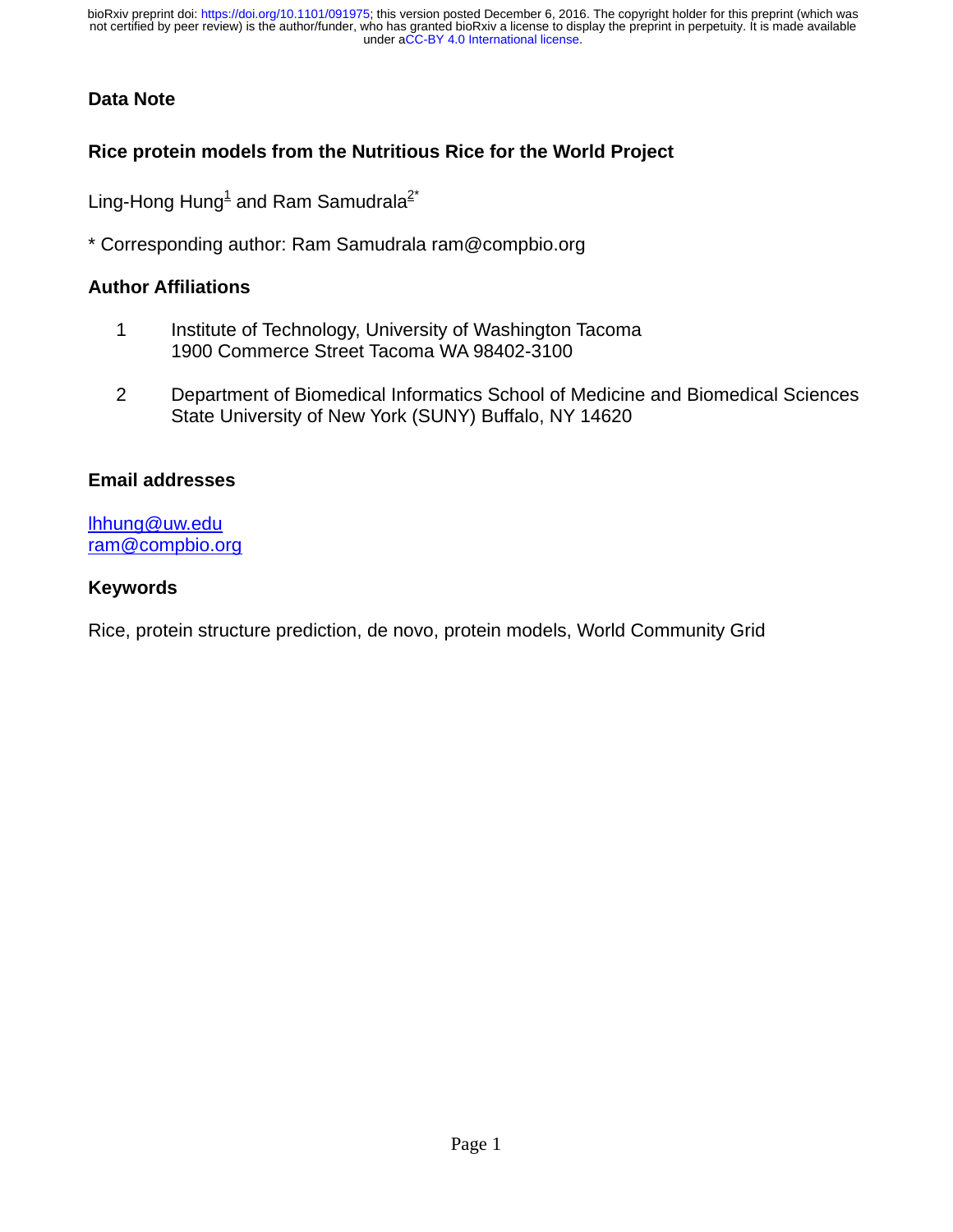# **Abstract**

## **Background**

Many rice protein sequences are very different from the sequence of proteins with known structures. Homology modeling is not possible for many rice proteins. However, it is possible to use computational intensive *de novo* techniques to obtain protein models when the protein sequence cannot be mapped to a protein of known structure. The Nutritious Rice for the World project generated 10 billion models encompassing more than 60,000 small proteins and protein domains for the rice strains Oryza sativa and Oryza japonica. .

## **Findings**

Over a period of 1.5 years, the volunteers of World Community Grid supported by IBM generated 10 billion candidate structures, a task that would have taken a single CPU on the order of 10 millennia. For each protein sequence, 5 top structures were chosen using a novel clustering methodology developed for analyzing large datasets. These are provided along with the entire set of 10 billion conformers.

## **Conclusions**

We anticipate that the centroid models will be of use in visualizing and determining the role of rice proteins where the function is unknown. The entire set of conformers is unique in terms of size and that they were derived from sequences that lack detectable homologs. Large sets of *de novo* conformers are rare and we anticipate that this set will be useful for benchmarking and developing new protein structure prediction methodologies.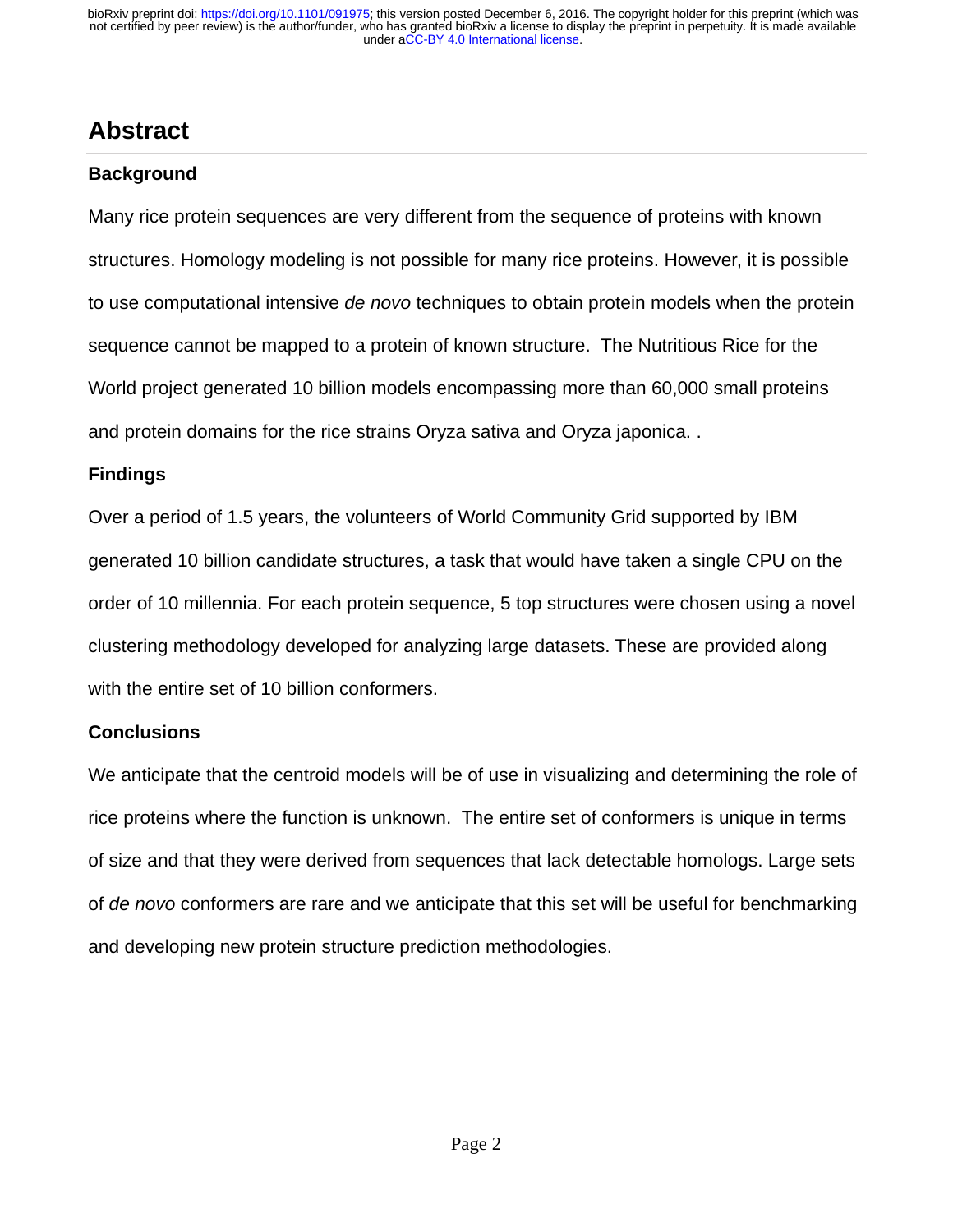## **Data description**

## **Background**

The function of a gene is a consequence of the protein it encodes. The three dimensional structure of a protein can be highly informative about the function and mechanism of function of the protein. Experimental determination of protein folds remains an arduous and time consuming process. However, computational methods have been developed that can predict the structure from the protein sequence. [1-3] Unfortunately, many rice proteins share little or no sequence similarity with proteins of known structure [4]. The lack of homologs meant that homology modeling was not possible for much of the rice proteome when we started this project in 2006. In the intervening time, there has been a significant increase in the number of known structures and a corresponding improvement in the coverage of homology modeling. ModBASE [5], which models whole genomes, increased the coverage of its human models from 66% in 2007 to 84% in 2013. [\(https://modbase.compbio.ucsf.edu/modbase-](https://modbase.compbio.ucsf.edu/modbase-cgi/display.cgi?server=modbase&type=statistics)

[cgi/display.cgi?server=modbase&type=statistics\)](https://modbase.compbio.ucsf.edu/modbase-cgi/display.cgi?server=modbase&type=statistics). However, the only plant species in ModBase, *Arabdopsis*, had only 77% coverage in 2013 suggesting that even today, many plant proteins cannot by modeled using homology based methods. The lack of close homologs also means that for many genes in the rice genome, function assignment is difficult or of low confidence.[6]

In the absence of obvious homologs, it is possible to use *de novo* techniques to obtain protein models for small proteins and protein domains [1-3]. *De novo* protein modeling methods are much more computationally intensive, and less accurate than homology modeling. One method to increase the accuracy is to produce many conformers and find consensus models by clustering [7, 8].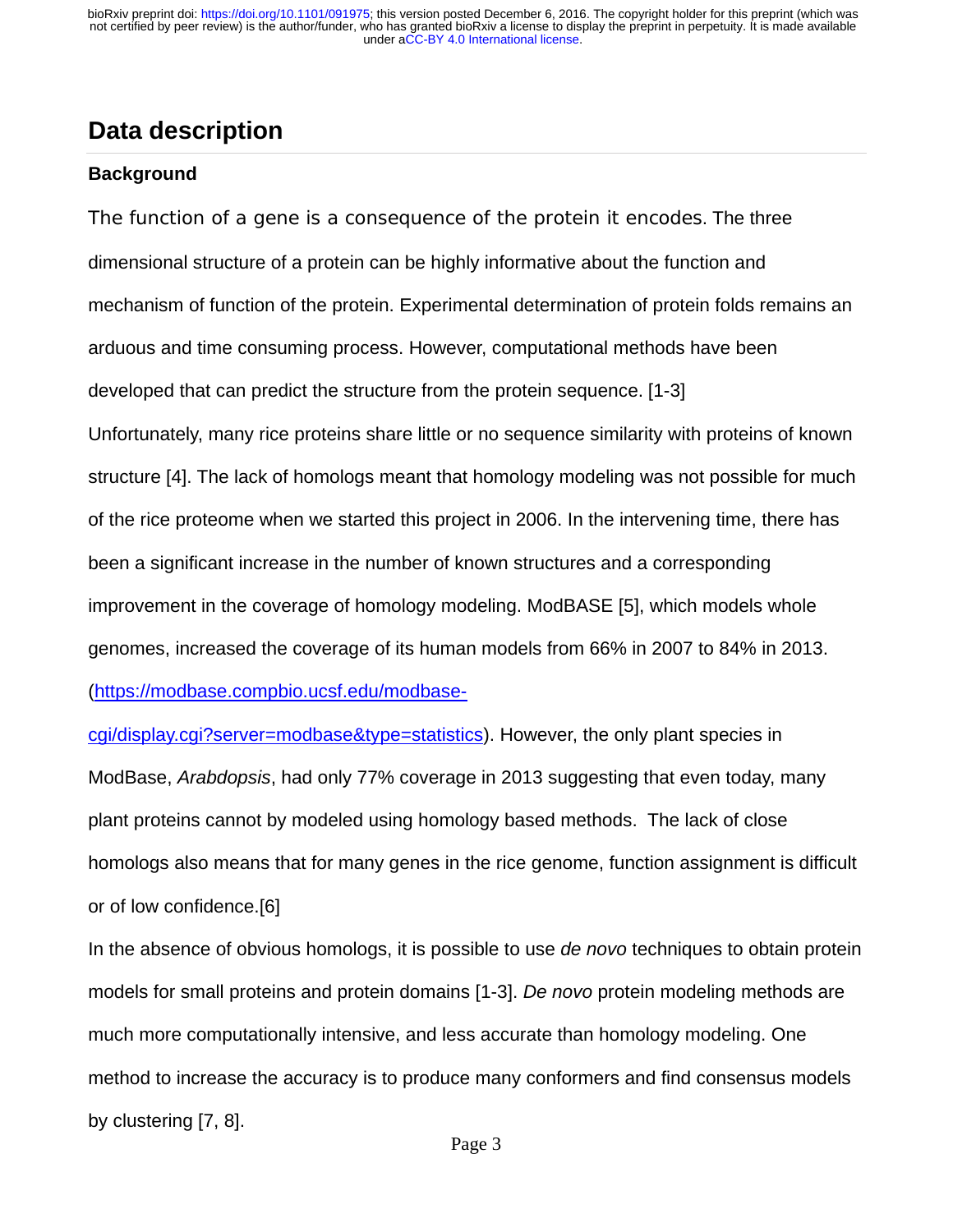In conjunction with World Community Grid and IBM, the Nutritious Rice for the World project [\(http://ram.org/compbio/protinfo/rice/\)](http://ram.org/compbio/protinfo/rice/) generated 10 billion *de novo* models encompassing 60,000 small proteins and protein domains for the rice strains *Oryza sativa* and *Oryza japonica*. These comprise all proteins and domains between 30-150 residues. Domains were parsed using DOMpro [9]. Volunteers downloaded the modeling software and used spare cycles to generate and upload the models to the IBM servers. These models were further refined by clustering using our local computational cluster. The project workflow is shown in figure 1.



*Figure 1 Nutritious Rice for the World workflow* 

This project would have taken 10 millennia for single CPU as each set of protein and protein domain conformers ranged from 100,000 to more than 550,000 in size. For the data generation we used ProtinfoAB [1, 10], which was one of the most accurate *de novo* methods in the 6<sup>th</sup> Critical Assessment of protein Structure Prediction (CASP)

(http://www.predictioncenter.org/casp6/Casp6.html) and was one of two *de novo* servers

invited to present at that meeting. We developed new methods for rapidly and accurately Page 4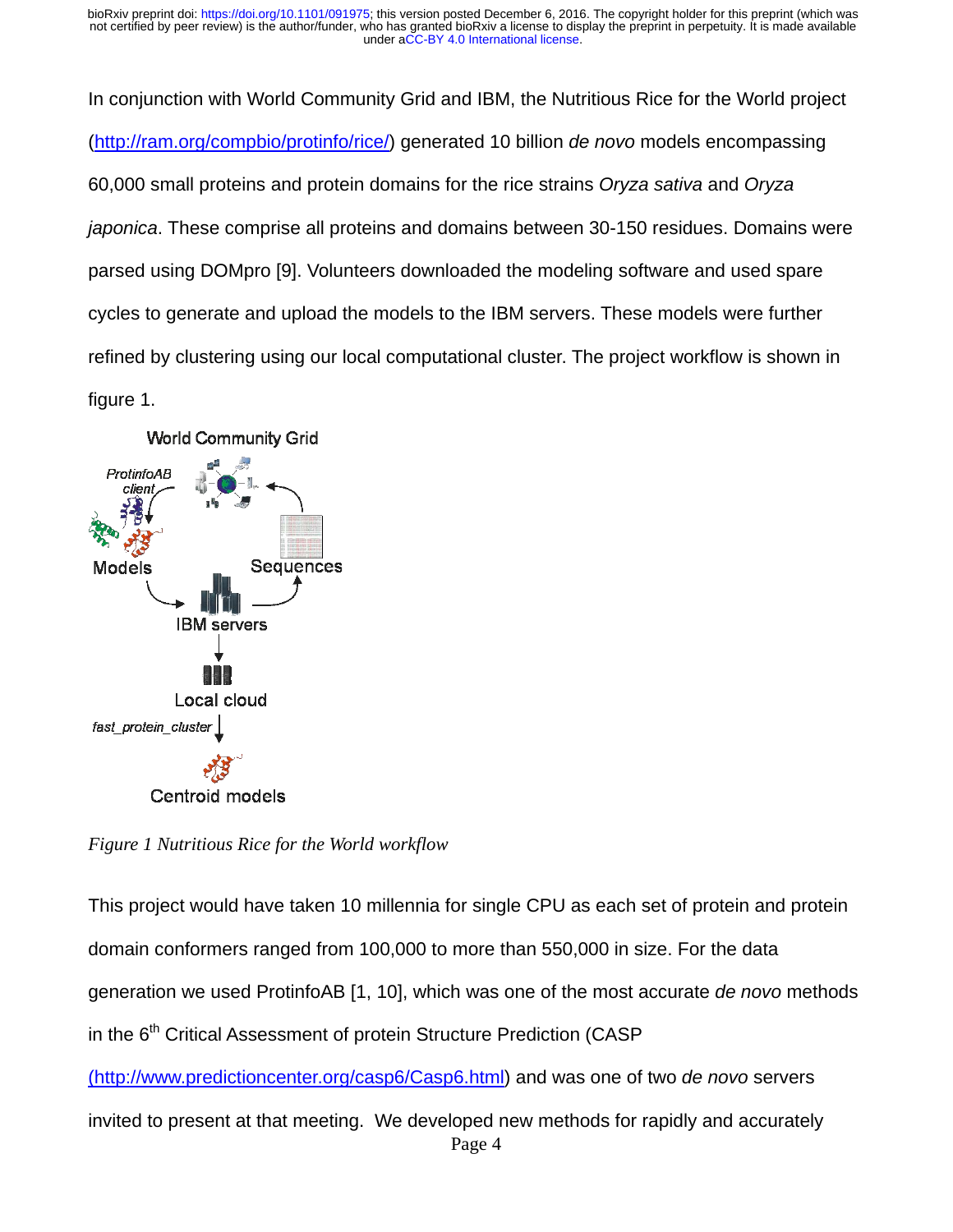clustering sets of this size and have applied it to the rice conformer dataset to identify the models at the center of the 5 largest clusters. This smaller, reduced set of 300,000 represents the best predictions for the 60,000 rice proteins and rice protein domains. These folds may be useful visualizing and determining the role of rice proteins where there are no identifiable homologs and the function is unknown.

Effective protein structure prediction methods must be able to distinguish true folds from not only random coils but also from incorrect protein-like models or "decoys", which is a much more difficult task. The set of 10 billion rice models should be useful for assessing new structure prediction methods by providing a very large background set of test models. There are very few large datasets of *de novo* conformers due to the difficulty in generating them. Also existing datasets are all based on proteins with detectable homologs which can make them problematical for the assessment of truly *de novo* techniques. The rice conformer dataset is unprecedented in the number of models per gene and the number of models derived. For example, the large Spicker [8] dataset consists of 56 sets of 10,000 to 32,000 conformers. Furthermore the rice models are derived from genes with no known homologs and unlike most other *de novo* methods, ProtinfoAB does not copy coordinates or angles from known structures. One use for these sets is the development of high resolution energy functions for protein folding. It is much more difficult for these functions to be able to distinguish true folds from compact protein-like conformers than from random coils. Our set of conformers is an even better test, in that the conformers do not contain any existing substructures from the known protein. This challenging dataset will be very useful for the development of new *de novo* structure prediction techniques.

#### **Data Generation**

ProtinfoAB was used for generating conformers. A Monte Carlo simulated annealing (MCSA)

Page 5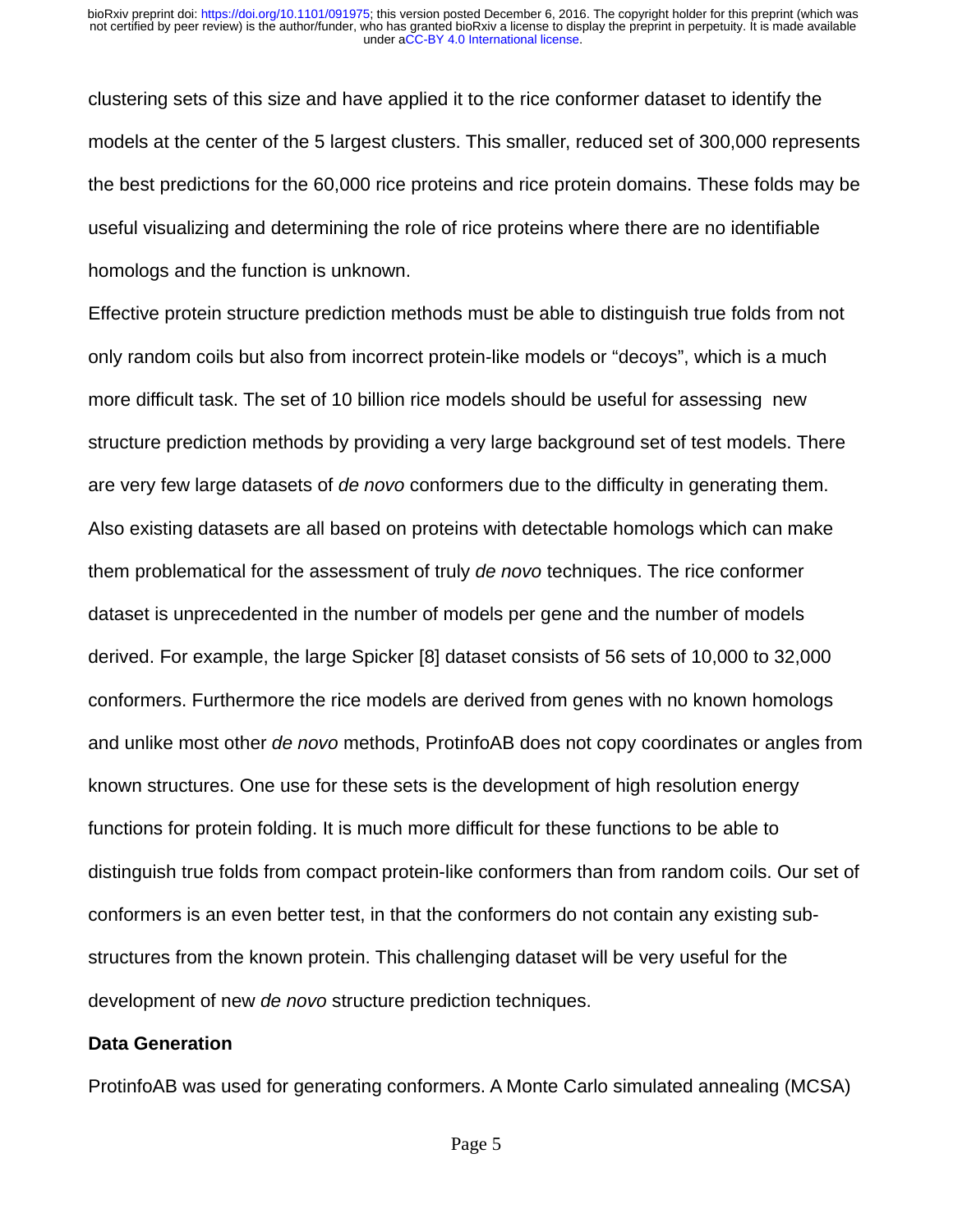search is conducted to find a conformation that minimizes a simple 3-term statistical energy function is minimized. The initial search is biased to dihedral angles that are found in known protein structures but no coordinates from known structures are actually copied. Once a minimum has been found, a second local search further minimizes the energy of the conformer. This is a very fast implementation (about 1 minute on a Pentium 4 per conformer) with minimal memory requirements (25 MBytes). The minimal demands allowed the software to run unobtrusively even when the donated computer time was on older hardware.

World Community Grid volunteers downloaded the ProtinfoAB app onto their computers and generated conformers for a given rice protein sequence. These were then transmitted to IBM servers where they were collected and aggregated into compressed tarballs that were sent to our servers. 150,000 to 550,000 structures were generated per sequence. The structures were stored as compressed dihedral angles rather than Cartesian coordinates to save space. As a result, the entire dataset is less than 6 TB in size.

After World Community Grid produced the set of conformers we used our local cluster to find the structures that were least dissimilar to the other structures generated from the same sequence. After benchmarking several strategies [11, 7, 12] we found that by complete linkage hierarchical clustering Root Mean Square Deviation (RMSD) after optimal superposition as the metric of structural similarity produced the best results [7]. Due to the size of the clusters, we developed new parallel, and vectorized software to implement this strategy on multi-core servers and Graphics Processing Units (GPUs) [7]

( [https://github.com/lhhunghimself/fast\\_protein\\_cluster\)](https://github.com/lhhunghimself/fast_protein_cluster). The centroids from the 5 largest clusters (out of 10 clusters total) were kept as the best representative structures of the entire ensemble and are made available through a simple webserver.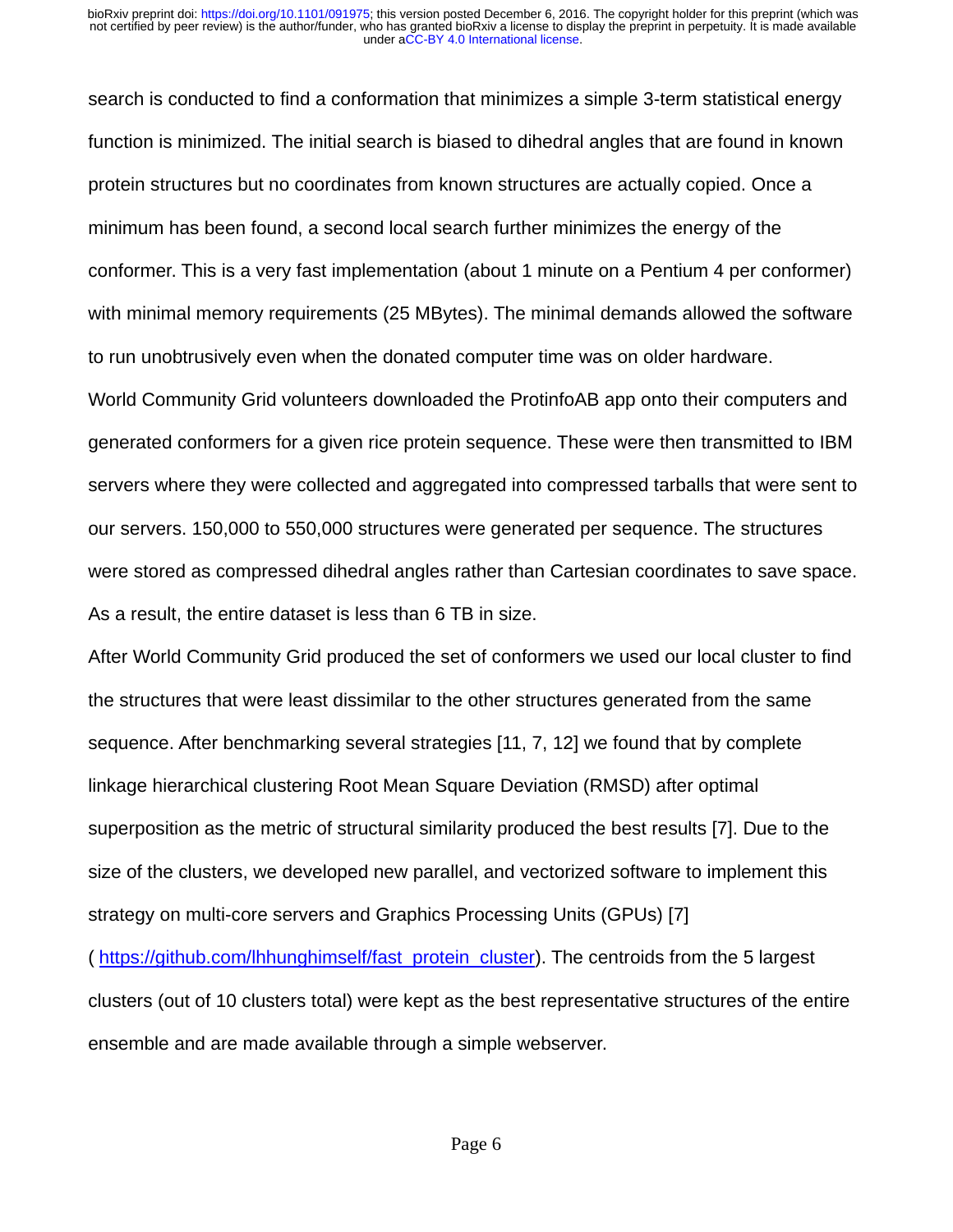### **Conformer sets**

The raw database consists of compressed (bzip) tarballs of the dihedral angles of the conformers. This is much more efficient than storing the atomic coordinates. The database of conformers takes less than 6 TB in size. The number of best centroid structures is considerably smaller and these are stored as compressed pdb files totaling 2 GB in size. Because MD5 hashes are almost always unique, we used the MD5 hash of the sequence to name the files themselves. A sqlite database provides a mapping between the MD5 naming system, the sequence from which the MD5 hash was derived and the gene from which the sequence was derived.

This database is available through [http://protinfo.org/rice/data/.](http://protinfo.org/rice/data/) Individual genes can be queried by entering the rice gene name or a protein subsequence. The unique MD5 identifiers are displayed and the user is provided a link for downloading the centroid structures matching the query. If there is more than one domain matching the gene, all matching domains are displayed. The entire database of centroid structures is also available for download on the website. Arrangements can also be made to obtain the entire database of conformers from the corresponding author

In addition we provide metadata (gene locus and sequence) to allow the user to find the matching filename from the locus or sequence. In the time that we started this work, the annotation of the rice genome has evolved and some of the sequences and identified loci from that time may not correspond to what are now considered to be the real genes and proteins. Therefore, we have also provide a fasta file and a BLAST formatted database to allow sequence based queries against the conformers independent of the gene identification and nomenclature.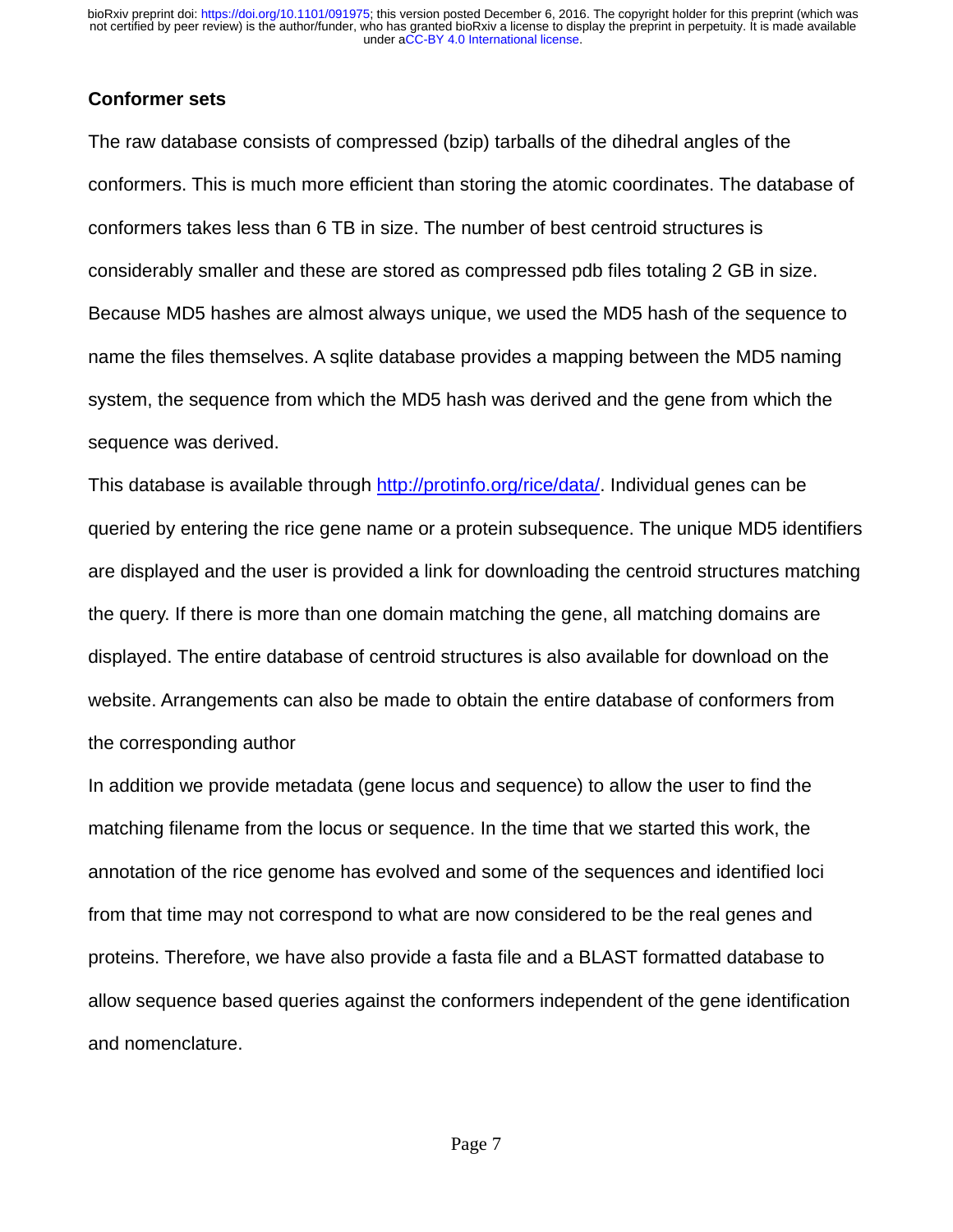## **Concluding remarks**

The Nutritious Rice for the World project has produced a set of rice protein models that is unique in scope and size. Protein models on a genomic scale are possible but largely rely on homology modeling. Plant proteomes are difficult to model by homology modeling due to the divergence of the protein sequences. Modeling by *de novo* methods is difficult due to the increased computational needs. World Community Grid has provided us the resources to produce a set of models derived sequences that lack detectable homologs. We anticipate that the smaller set of centroid models will be of use in visualizing and determining the role of rice proteins where the function is unknown. We anticipate that the entire set of 10 billion conformers will be very useful for benchmarking and developing new protein structure prediction methodologies.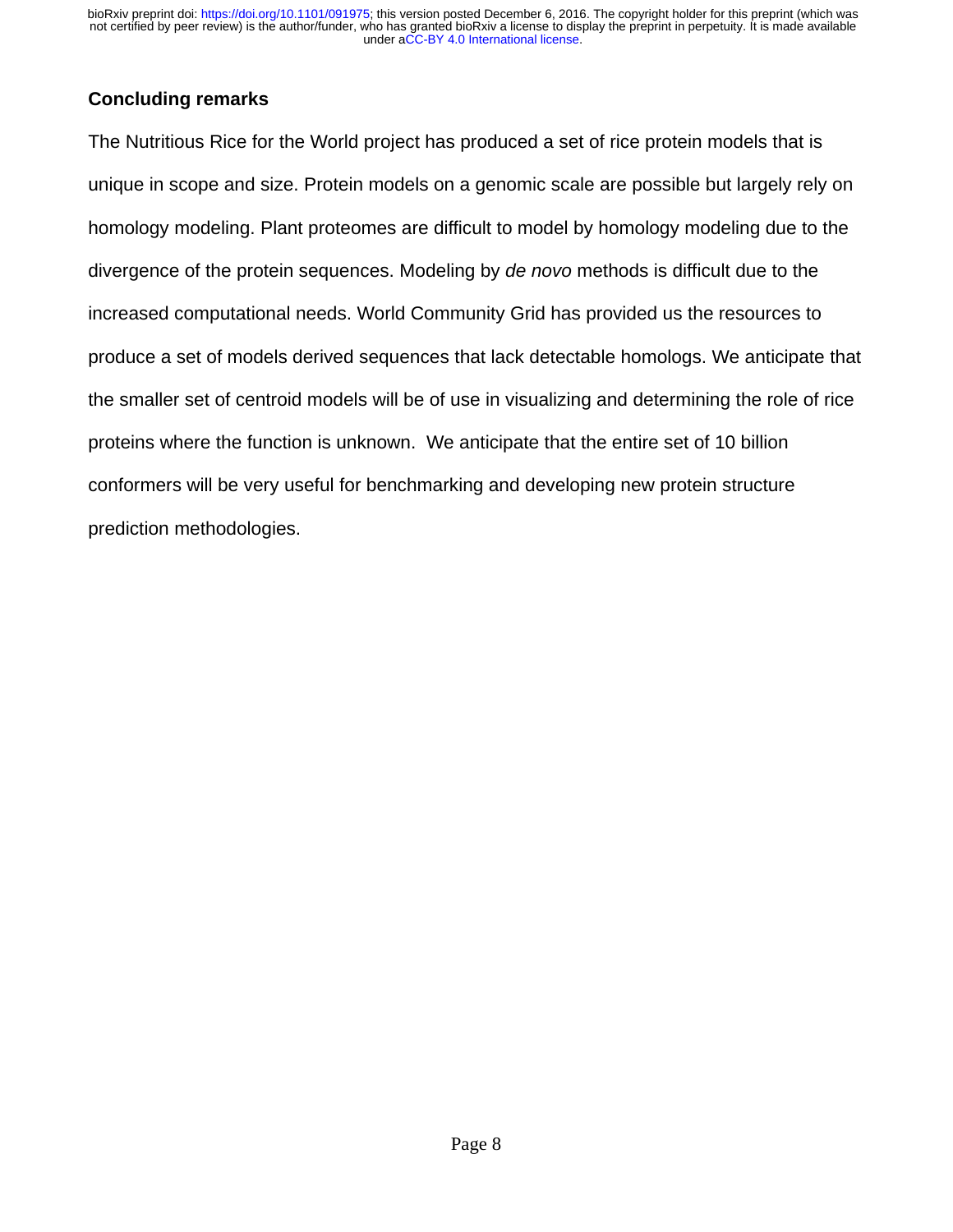# **Abbreviations used**

| <b>MCSA</b> | <b>Monte Carlo Simulated Annealing</b>                     |
|-------------|------------------------------------------------------------|
| <b>CASP</b> | <b>Critical Assessment of Protein Structure Prediction</b> |
| <b>GPU</b>  | <b>Graphics Processing Unit</b>                            |
| <b>CPU</b>  | <b>Central Processing Unit</b>                             |
| <b>IBM</b>  | International Business Machines                            |
| <b>RMSD</b> | Root Mean Square Deviation after optimal superposition     |

# **Authors' contributions**

LHH conceived the experiments, wrote the software and webserver and drafted the manuscript. RS conceived the project, and help draft the manuscript.

# **Acknowledgements**

We would like to thank the Michal Guerquin, Mike Shannon, and Haychoi Taing for setting up and maintaining the infrastructure to receive, store and analyze the data. We would like to thank the IBM team for their help and patience in setting up and moving this project forward. Finally we would like to thank all the volunteers who donated their computer time for the generation of structures and participated in the forums. Without their efforts, none of this would have been possible. This work was supported by National Institutes of Health Pioneer Award DP1LM011509 to R.S.